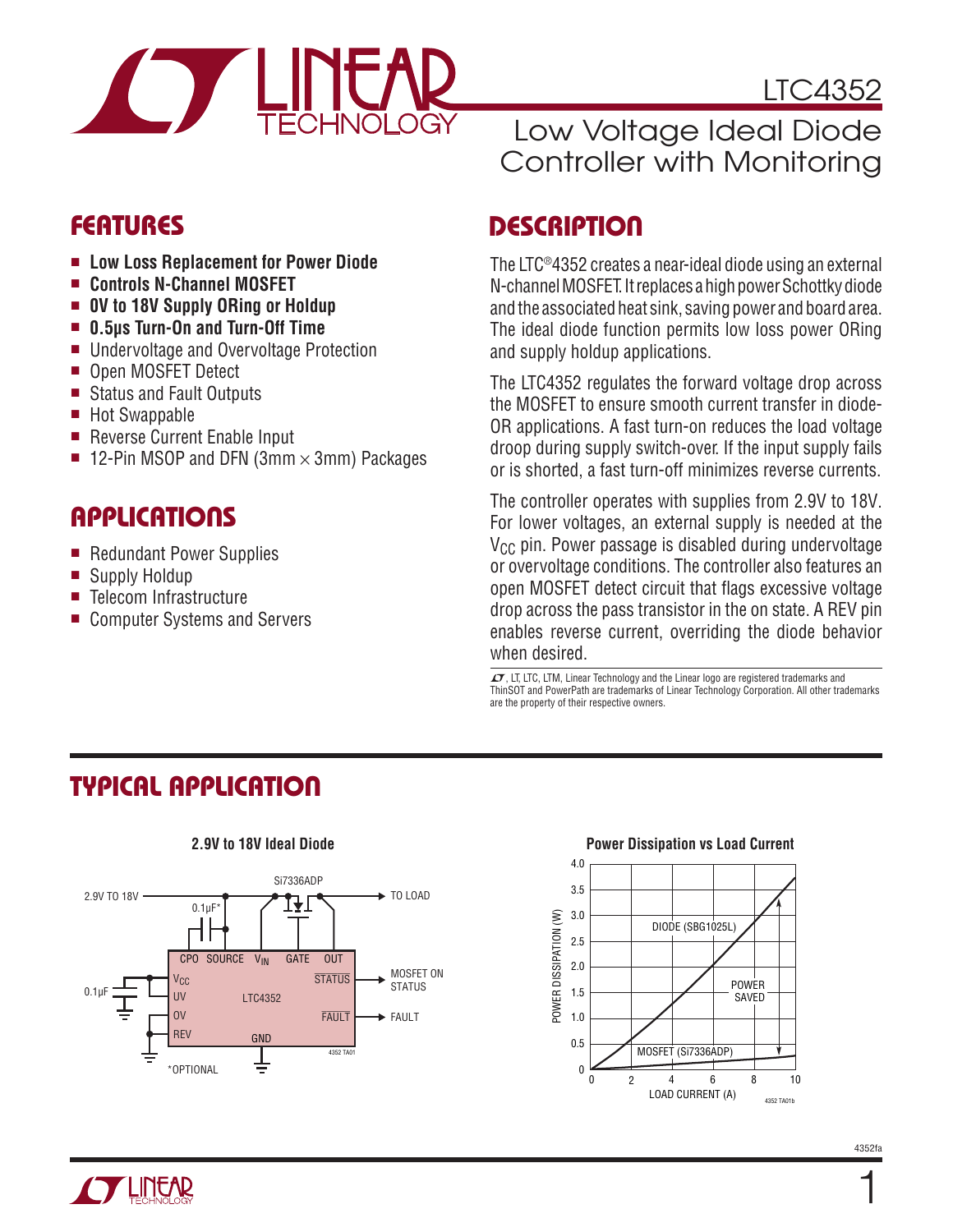# Absolute Maximum Ratings

| (Notes 1, 2) |  |
|--------------|--|
|              |  |
|              |  |
|              |  |
|              |  |
|              |  |
|              |  |
|              |  |
|              |  |

| <b>Operating Ambient Temperature Range</b> |  |
|--------------------------------------------|--|
|                                            |  |
|                                            |  |
|                                            |  |
|                                            |  |
| Lead Temperature (Soldering, 10 sec)       |  |
|                                            |  |

# Pin Configuration



# ORDER INFORMATION

| <b>LEAD FREE FINISH</b> | <b>TAPE AND REEL</b> | <b>PART MARKING*</b> | <b>PACKAGE DESCRIPTION</b>            | <b>TEMPERATURE RANGE</b>            |
|-------------------------|----------------------|----------------------|---------------------------------------|-------------------------------------|
| ITC4352CDD#PBF          | LTC4352CDD#TRPBF     | LDPJ                 | 12-Pin (3mm $\times$ 3mm) Plastic DFN | $0^{\circ}$ C to 70 $^{\circ}$ C    |
| LTC4352IDD#PBF          | ITC4352IDD#TRPRF     | LDPJ                 | 12-Pin (3mm $\times$ 3mm) Plastic DFN | $-40^{\circ}$ C to 85 $^{\circ}$ C  |
| ITC4352HDD#PBF          | LTC4352HDD#TRPBF     | LDPJ                 | 12-Pin (3mm $\times$ 3mm) Plastic DFN | $-40^{\circ}$ C to 150 $^{\circ}$ C |
| ITC4352CMS#PBF          | ITC4352CMS#TRPBF     | 4352                 | 12-Lead Plastic MSOP                  | $0^{\circ}$ C to 70 $^{\circ}$ C    |
| LTC4352IMS#PBF          | LTC4352IMS#TRPBF     | 4352                 | 12-Lead Plastic MSOP                  | $-40^{\circ}$ C to 85 $^{\circ}$ C  |
| LTC4352HMS#PBF          | LTC4352HMS#TRPBF     | 4352                 | 12-Lead Plastic MSOP                  | $-40^{\circ}$ C to 150 $^{\circ}$ C |

Consult LTC Marketing for parts specified with wider operating temperature ranges. \*The temperature grade is identified by a label on the shipping container.

Consult LTC Marketing for information on non-standard lead based finish parts.

For more information on lead free part marking, go to: http://www.linear.com/leadfree/

For more information on tape and reel specifications, go to: http://www.linear.com/tapeandreel/

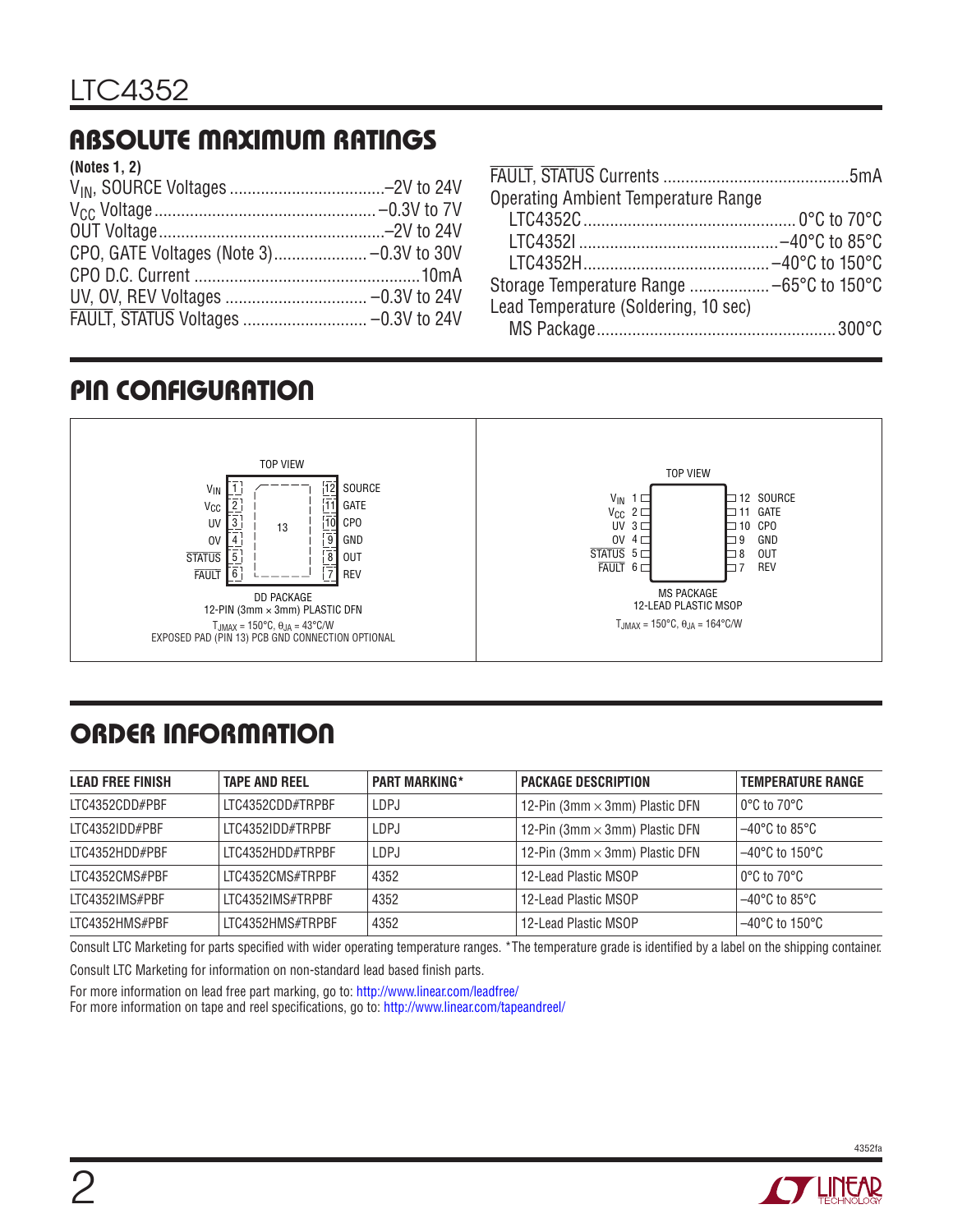### **ELECTRICAL CHARACTERISTICS** The  $\bullet$  denotes the specifications which apply over the full operating

temperature range, otherwise specifications are at T<sub>A</sub> = 25°C. V<sub>IN</sub> = 12V, V<sub>SOURCE</sub> = V<sub>IN</sub>, V<sub>OUT</sub> = V<sub>IN</sub>, V<sub>CC</sub> Open, unless otherwise noted.

| <b>SYMBOL</b>                | <b>PARAMETER</b>                                                                                     | <b>CONDITIONS</b>                                                                                                                                          |           | <b>MIN</b>           | <b>TYP</b>            | <b>MAX</b>                  | <b>UNITS</b>     |
|------------------------------|------------------------------------------------------------------------------------------------------|------------------------------------------------------------------------------------------------------------------------------------------------------------|-----------|----------------------|-----------------------|-----------------------------|------------------|
| <b>Supplies</b>              |                                                                                                      |                                                                                                                                                            |           |                      |                       |                             |                  |
| $V_{\text{IN}}$              | Input Operating Range                                                                                | With External 2.9V to 4.7V V <sub>CC</sub> Supply<br>With External 4.7V to 6V V <sub>CC</sub> Supply                                                       |           | 2.9<br>0<br>$\Omega$ |                       | 18<br>V <sub>CC</sub><br>18 | V<br>V<br>V      |
| $V_{CC(EXT)}$                | V <sub>CC</sub> External Supply Range                                                                |                                                                                                                                                            |           | 2.9                  |                       | 6                           | $\vee$           |
| $V_{CC(INT)}$                | V <sub>CC</sub> Internal Regulator Voltage                                                           |                                                                                                                                                            |           | 3.5                  | 4.1                   | 4.7                         | V                |
| <b>I<sub>IN</sub></b>        | V <sub>IN</sub> Supply Current                                                                       | $V_{IN} = 0V$ , $V_{CC} = 5V$ , $V_{OUT} = 18V$<br>$V_{IN} = 0V$ , $V_{CC} = 5V$ , $V_{OUT} = 18V$ (LTC4352H)                                              |           |                      | 1.4<br>$-10$<br>$-10$ | 3<br>$-13$<br>$-25$         | mA<br>μA<br>μA   |
| Icc                          | External V <sub>CC</sub> Supply Current                                                              | $V_{CC} = 5V$ , $V_{IN} = 0V$                                                                                                                              | $\bullet$ |                      | 1.25                  | 2.5                         | mA               |
| V <sub>CC(UVLO)</sub>        | V <sub>CC</sub> Undervoltage Lockout Threshold                                                       | V <sub>CC</sub> Rising                                                                                                                                     |           | 2.45                 | 2.57                  | 2.7                         | $\vee$           |
| $\Delta V_{\text{CC(HYST)}}$ | V <sub>CC</sub> Undervoltage Lockout Hysteresis                                                      |                                                                                                                                                            |           | 50                   | 70                    | 90                          | mV               |
| <b>Ideal Diode Control</b>   |                                                                                                      |                                                                                                                                                            |           |                      |                       |                             |                  |
| $V_{FWD(REG)}$               | Forward Regulation Voltage ( $V_{IN} - V_{OUT}$ )                                                    |                                                                                                                                                            |           | 10                   | 25                    | 40                          | mV               |
| $\Delta\rm{V_{GATE}}$        | MOSFET Gate Drive (V <sub>GATE</sub> - V <sub>SOURCE</sub> )                                         | $V_{FWD} = 0.1V$ , I = 0 and $-1\mu A$                                                                                                                     |           | 5                    | 6.1                   | 7.5                         | $\vee$           |
| t <sub>ON(GATE)</sub>        | GATE Turn-On Delay                                                                                   | $C_{GATE} = 10nF$ , $V_{FWD} = 0.2V$                                                                                                                       |           |                      | 0.25                  | 0.5                         | $\mu s$          |
| t <sub>OFF(GATE)</sub>       | <b>GATE Turn-Off Delay</b>                                                                           | $C_{GATE} = 10nF$ , $V_{FWD} = -0.2V$                                                                                                                      |           |                      | 0.2                   | 0.5                         | μs               |
| <b>Input/Output Pins</b>     |                                                                                                      |                                                                                                                                                            |           |                      |                       |                             |                  |
| VUV, OV (TH)                 | UV, OV Threshold Voltage                                                                             | V <sub>UV</sub> Falling, V <sub>OV</sub> Rising                                                                                                            | $\bullet$ | 490                  | 500                   | 510                         | mV               |
| <b>AVUV, OV (HYST)</b>       | UV, OV Threshold Hysteresis                                                                          |                                                                                                                                                            |           | 2.5                  | 5                     | 8.5                         | mV               |
| $V_{REV(TH)}$                | <b>REV Threshold Voltage</b>                                                                         | (LTC4352H)                                                                                                                                                 |           | 0.8<br>0.8           | 1.0<br>1.0            | 1.2<br>1.25                 | $\vee$<br>$\vee$ |
| <b>I</b> UVOV                | UV, OV Current                                                                                       | $V = 0.5V$                                                                                                                                                 |           |                      | 0                     | ±1                          | μA               |
| <b>IREV</b>                  | <b>REV Current</b>                                                                                   | $V_{REV} = 1V$                                                                                                                                             |           | $\overline{7}$       | 10                    | 13                          | μA               |
| $I_{\text{OUT}}$             | <b>OUT Current</b>                                                                                   | $V_{OUT} = 0V, 12V$                                                                                                                                        | $\bullet$ | $-13$                |                       | 200                         | μA               |
| <b>I</b> SOURCE              | <b>SOURCE Current</b>                                                                                | $V_{SOURCE} = 0V$                                                                                                                                          |           |                      | $-85$                 | $-130$                      | μA               |
| $I_{\text{CPO(UP)}}$         | CPO Pull-Up Current                                                                                  | $V_{CPO} = V_{IN} = 2.9V$<br>$V_{CPO} = V_{IN} = 18V$                                                                                                      |           | $-60$<br>$-50$       | $-90$<br>$-75$        | $-115$<br>$-100$            | μA<br>μA         |
| <b>I</b> GATE                | <b>GATE Fast Pull-Up Current</b><br><b>GATE Fast Pull-Down Current</b><br>GATE Off Pull-Down Current | $V_{FWD} = 0.2V, \Delta V_{GATE} = 0V, V_{CPO} = 17V$<br>$V_{FWD} = -0.2V, \Delta V_{GATE} = 5V$<br>$V_{\text{UV}} = 0$ V, $\Delta V_{\text{GATE}} = 2.5V$ |           | 60                   | $-1.5$<br>1.5<br>100  | 145                         | A<br>A<br>μA     |
| <b>IFLT, STAT(IN)</b>        | STATUS, FAULT Leakage Current                                                                        | $V = 18V$                                                                                                                                                  | $\bullet$ |                      | 0                     | ±1                          | μA               |
| FLT, STAT(UP)                | STATUS, FAULT Pull-Up Current                                                                        | $V = 0V$                                                                                                                                                   |           | $-8$                 | $-10$                 | $-12$                       | μA               |
| $V_{OL}$                     | STATUS, FAULT Output Low Voltage                                                                     | $I = 1.25mA$                                                                                                                                               | ●         |                      | 0.2                   | 0.4                         | V                |
| V <sub>OH</sub>              | STATUS, FAULT Output High Voltage                                                                    | $I = -1\mu A$                                                                                                                                              |           | $V_{CC}$ – 1         | $V_{CC}$ - 0.5        |                             | V                |
| $\Delta V$ GATE(ST)          | MOSFET On Detect Threshold                                                                           | $\overline{\text{STATUS}}$ Pulls Low, $V_{\text{FWD}} = 50 \text{mV}$<br>$\overline{\text{STATUS}}$ Pulls Low, $V_{\text{FWD}} = 50 \text{mV}$ (LTC4352H)  | 0         | 0.3<br>0.28          | 0.7<br>0.7            | 1.1<br>1.1                  | V<br>V           |
| $V_{FWD(FLT)}$               | Open MOSFET Threshold (V <sub>IN</sub> - V <sub>OUT</sub> )                                          | <b>FAULT</b> Pulls Low                                                                                                                                     | $\bullet$ | 200                  | 250                   | 300                         | mV               |

**Note 1:** Stresses beyond those listed under Absolute Maximum Ratings may cause permanent damage to the device. Exposure to any Absolute Maximum Rating for extended periods may affect device reliability and lifetime.

pins are negative. All voltages are referenced to GND unless otherwise specified.

**Note 2:** All currents into device pins are positive; all currents out of device

**Note 3:** Internal clamps limit the GATE and CPO pins to a minimum of 5V above, and a diode below SOURCE. Driving these pins to voltages beyond the clamp may damage the device.

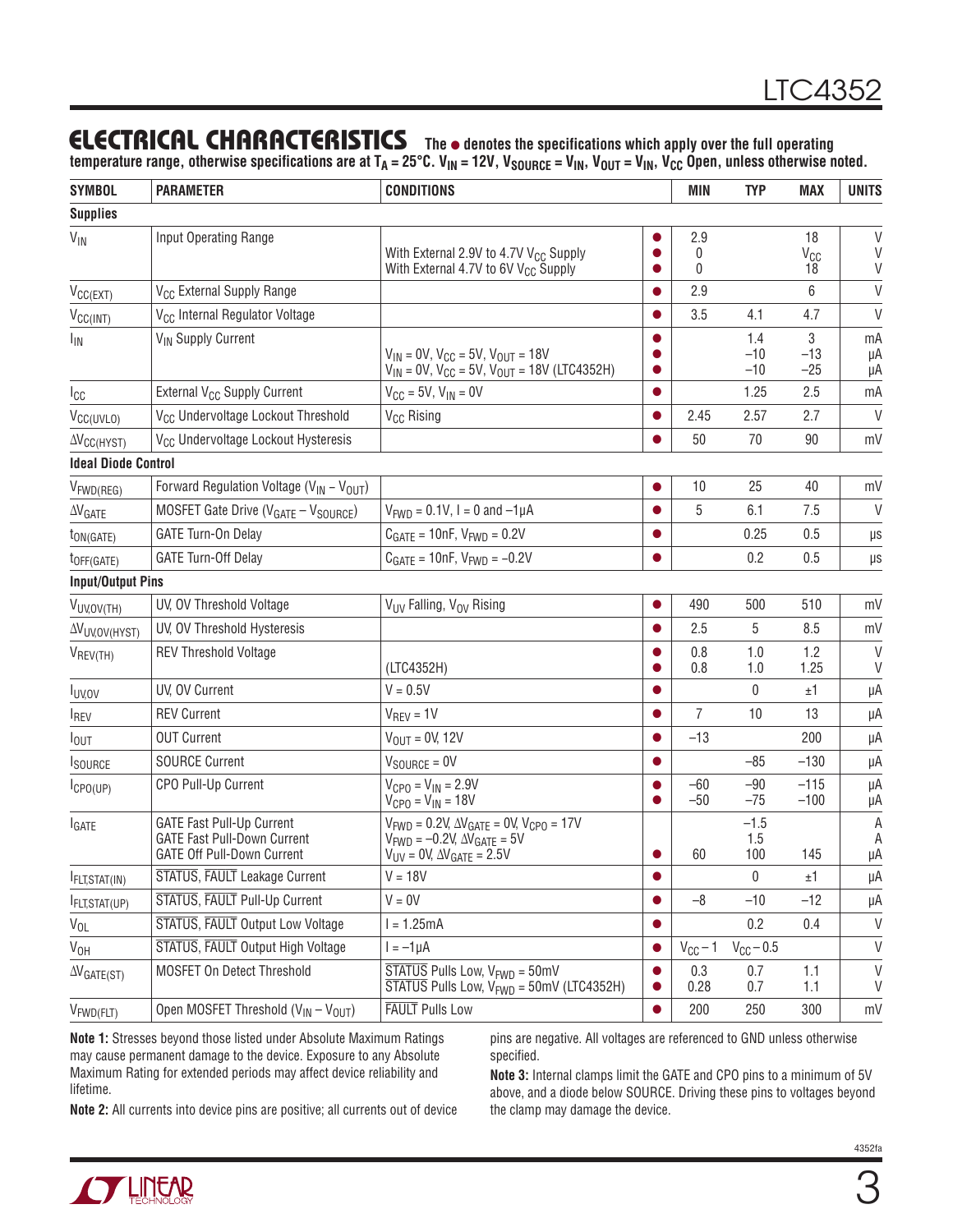### Typical Performance Characteristics

**V<sub>CC</sub> Open, unless otherwise noted.** 



 $T_A = 25^{\circ}C$ ,  $V_{IN} = 12V$ ,  $V_{SOURCE} = V_{IN}$ ,  $V_{OUT} = V_{IN}$ ,

4352fa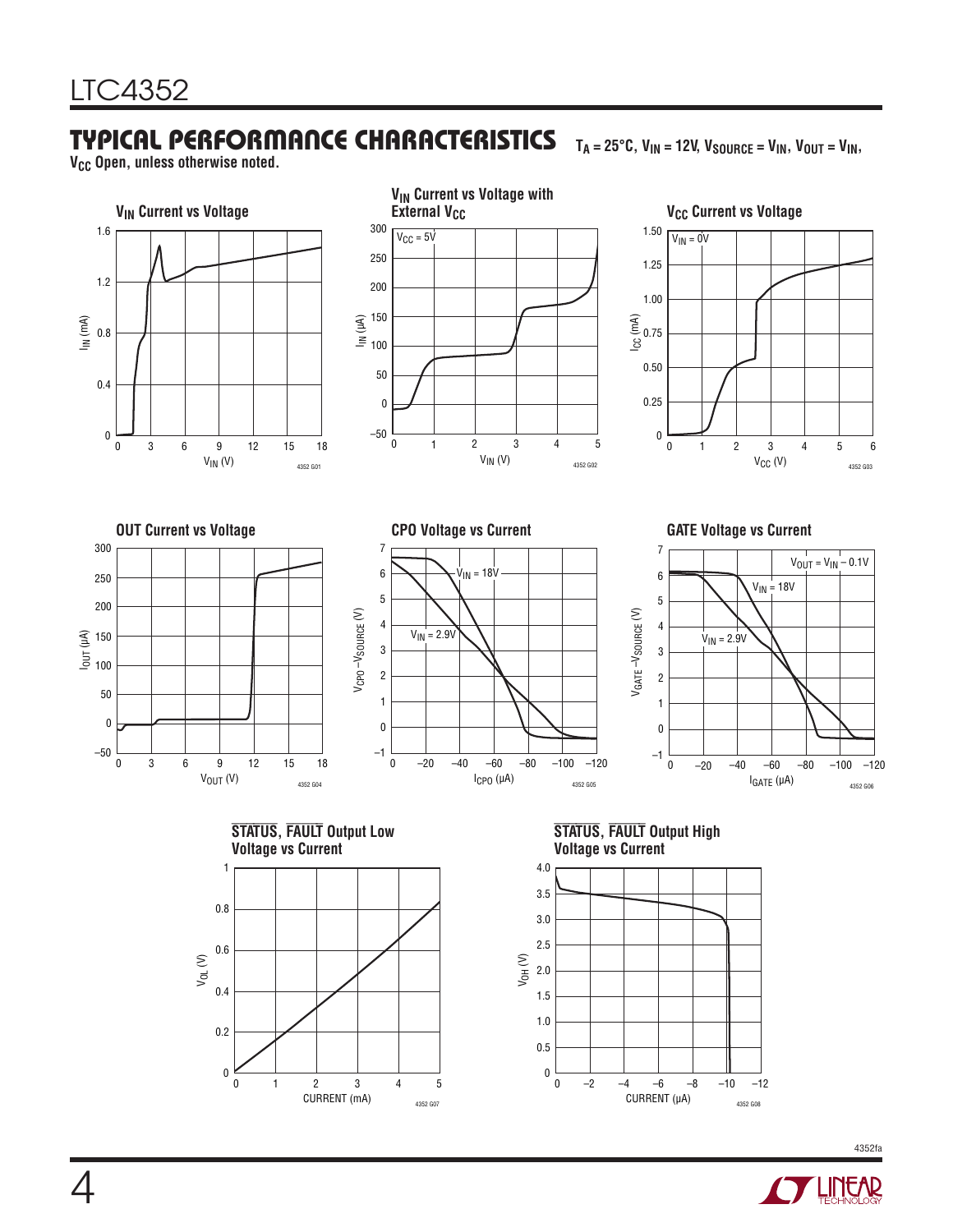### Pin Functions

**VIN (Pin 1):** Voltage Sense and Supply Input. Connect this pin to the power input side of the MOSFET. The low voltage supply  $V_{CC}$  is generated from  $V_{IN}$ . The voltage sensed at this pin is used to control the MOSFET gate.

**V<sub>CC</sub> (Pin 2):** Low Voltage Supply. Connect a 0.1μF capacitor from this pin to ground. When  $V_{IN} \ge 2.9V$ , this pin provides decoupling for an internal regulator that generates a 4.1V supply. For applications where  $V_{IN}$  < 2.9V, connect an external supply voltage in the range 2.9V to 6V to this pin.

**UV (Pin 3):** Undervoltage Comparator Input. Connect this pin to an external resistive divider from  $V_{IN}$ . If the voltage at this pin falls below 0.5V, an undervoltage fault is detected and the MOSFET is turned off. The comparator has a built-in hysteresis of 5mV. Tie to  $V_{CC}$  if unused.

**OV (Pin 4):** Overvoltage Comparator Input. Connect this pin to an external resistive divider from  $V_{\text{IN}}$ . If the voltage at this pin rises above 0.5V, an overvoltage fault is detected and the MOSFET is turned off. The comparator has a built-in hysteresis of 5mV. Tie to GND if unused.

**STATUS (Pin 5):** MOSFET Status Output. This pin is pulled low by an open-drain output when the external MOSFET is on. An internal 10µA current source pulls this pin up to a diode below  $V_{CC}$ . It may be pulled above  $V_{CC}$  using an external pull-up. Tie to GND or leave open if unused.

**FAULT** (Pin 6): Fault Output. This pin is pulled low by an open-drain output when a fault occurs. This fault could either be an undervoltage fault, an overvoltage fault, or an open MOSFET fault. The external MOSFET is turned off for undervoltage and overvoltage faults, while it is left on for open MOSFET fault. An internal 10µA current source

pulls this pin up to a diode below  $V_{CC}$ . It may be pulled above  $V_{CC}$  using an external pull-up. Tie to GND or leave open if unused.

**REV (Pin 7):** Reverse Current Enable Input. Connect this pin to GND for normal diode operation that blocks reverse current. Driving this pin above 1V fully turns on the MOSFET gate to allow reverse current. An internal 10µA current source pulls this pin to GND.

**OUT (Pin 8):** Output Voltage Sense Input. Connect this pin to the output side of the MOSFET. The voltage sensed at this pin is used to control the MOSFET gate.

**GND (Pin 9):** Device Ground.

**CPO (Pin 10):** Charge Pump Output. Connect a capacitor from this pin to the SOURCE pin. The value of this capacitor is approximately 10x the gate capacitance  $(C_{1SS})$  of the MOSFET switch. The charge stored on this capacitor is used to pull-up the gate during a fast turn-on. Leave this pin open if fast turn-on is not needed.

**GATE (Pin 11):** MOSFET Gate Drive Output. Connect this pin to the gate of the external N-channel MOSFET switch. An internal clamp limits the gate voltage to 6.1V above, and a diode below SOURCE. During fast turn-on a 1.5A pull-up charges GATE to CPO. During fast turn-off a 1.5A pull-down discharges GATE to SOURCE.

**SOURCE (Pin 12):** MOSFET Gate Drive Return. Connect this pin to the source of the external N-channel MOSFET switch.

**EXPOSED PAD (Pin 13, DD Package Only):** Exposed pad may be left open or connected to device ground.

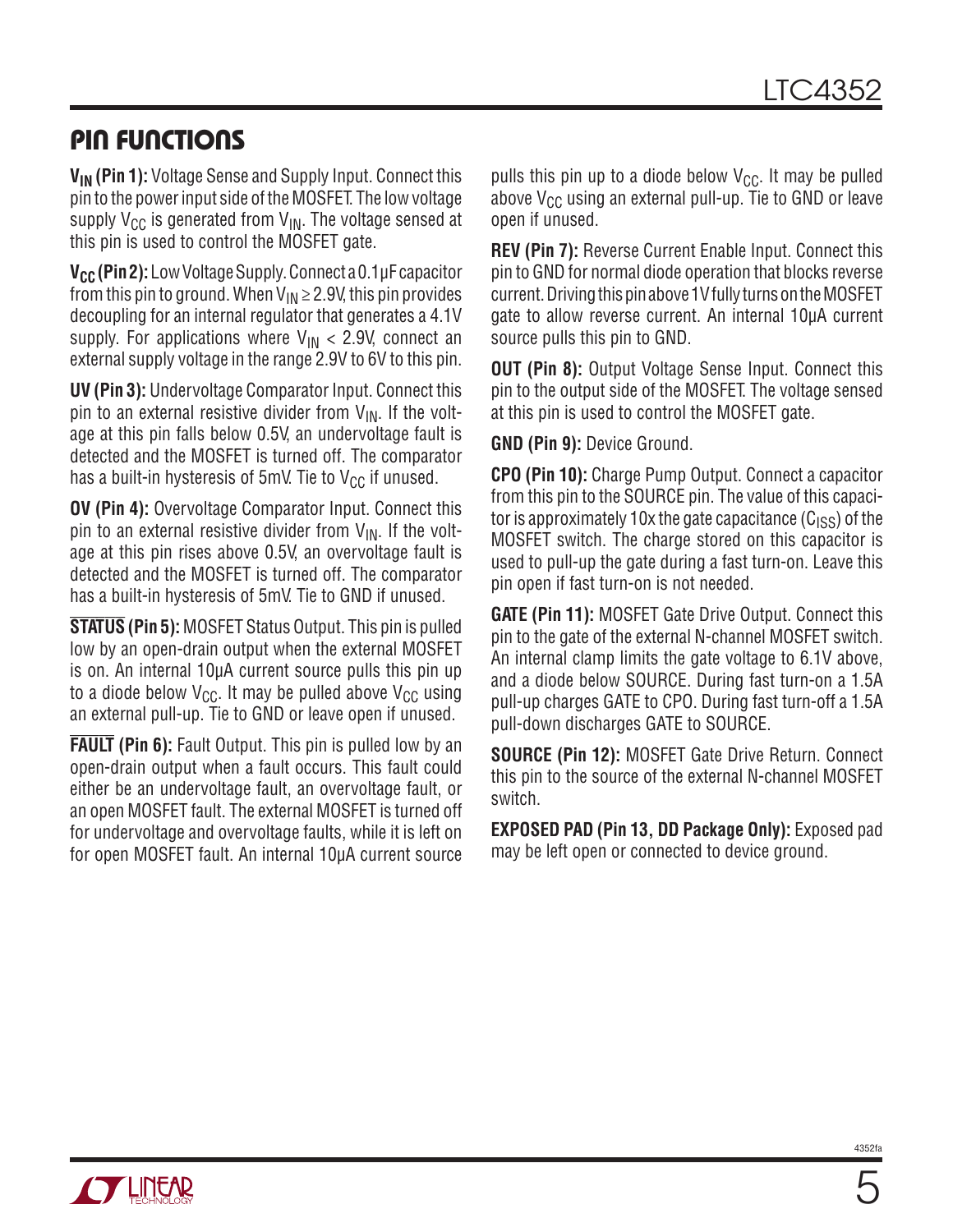### Functional Diagram



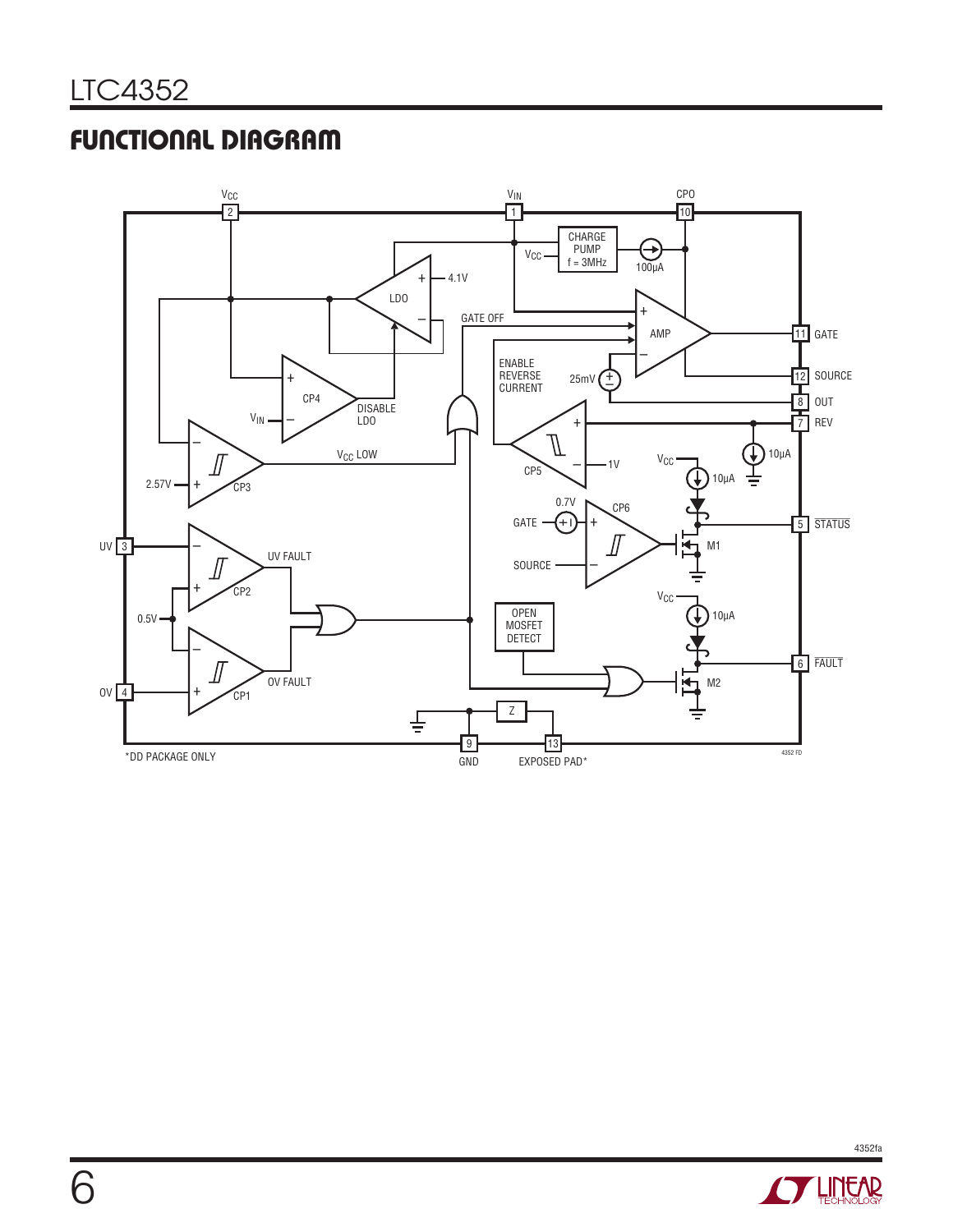### **OPERATION**

The LTC4352 controls either single or back-to-back N-channel MOSFETs in order to emulate an ideal diode. Dual MOSFETs eliminate current flow from the input to the output in an input undervoltage or overvoltage condition.

When enabled, an amplifier (AMP) monitors the voltage between the  $V_{IN}$  and OUT pins, and drives the GATE pin. The amplifier controls the gate of the external MOSFET to servo its forward voltage drop ( $V_{IN}$  – OUT) to 25mV. The gate voltage rises to enhance the MOSFET if the load current causes more than 25mV of drop. For large output currents the MOSFET gate is driven fully on and the voltage drop is equal to  $I_{\text{LOAD}} \cdot R_{\text{DS(ON)}}$ .

In the case of an input supply short-circuit, when the MOSFET is conducting, a large reverse current starts flowing from the load towards the input. The AMP detects this failure condition as soon as it appears, and turns off the MOSFET by pulling down the GATE pin. The REV pin can be used to allow reverse current, overriding the diode behavior.

The AMP quickly pulls-up the GATE pin whenever it senses a large forward voltage drop. An external capacitor between the CPO and SOURCE pins is needed for fast gate pull-up. This capacitor is charged up, at device power-up, by the internal charge-pump. This stored charge is used for the fast gate pull-up.

The GATE pin sources current from the CPO pin, and sinks current to the SOURCE and GND pins. Internal clamps limit the GATE to SOURCE voltage to 6.1V, and the CPO to SOURCE voltage to 6.7V.The same clamps also limit the CPO and GATE pins to a diode voltage below the SOURCE pin.

OV, UV, and  $V_{CC}$  comparators, CP1 to CP3, control power passage. The MOSFET is held off whenever the OV pin is above 0.5V, the UV pin is below 0.5V, or the  $V_{CC}$  pin is below 2.57V. There is a 40µs delay from all three conditions becoming good to GATE being allowed to turn on. Overvoltage causes a fast turn-off, while undervoltage activates a 100μA pull-down on GATE after a 7μs delay.

Open-drain pull-down, M1, pulls the STATUS pin low when the GATE to SOURCE voltage exceeds 0.7V, to indicate that power is passing through the MOSFET. The FAULT output, M2, pulls low during an undervoltage or overvoltage fault condition. It also pulls low when GATE is fully on and the forward voltage drop exceeds 250mV, indicating the MOSFET has too much current or has failed open circuit. Note that this open MOSFET fault does not turn off the MOSFET unlike the undervoltage and overvoltage faults.

LDO is a low dropout regulator that generates a 4.1V supply at the  $V_{\text{CC}}$  pin from the  $V_{\text{IN}}$  input. When a supply below 2.9V is being ORed, an external supply in the 2.9V to 6V range is required at the  $V_{CC}$  pin. Comparator CP4 will disable LDO when  $V_{IN}$  is below  $V_{CC}$ .

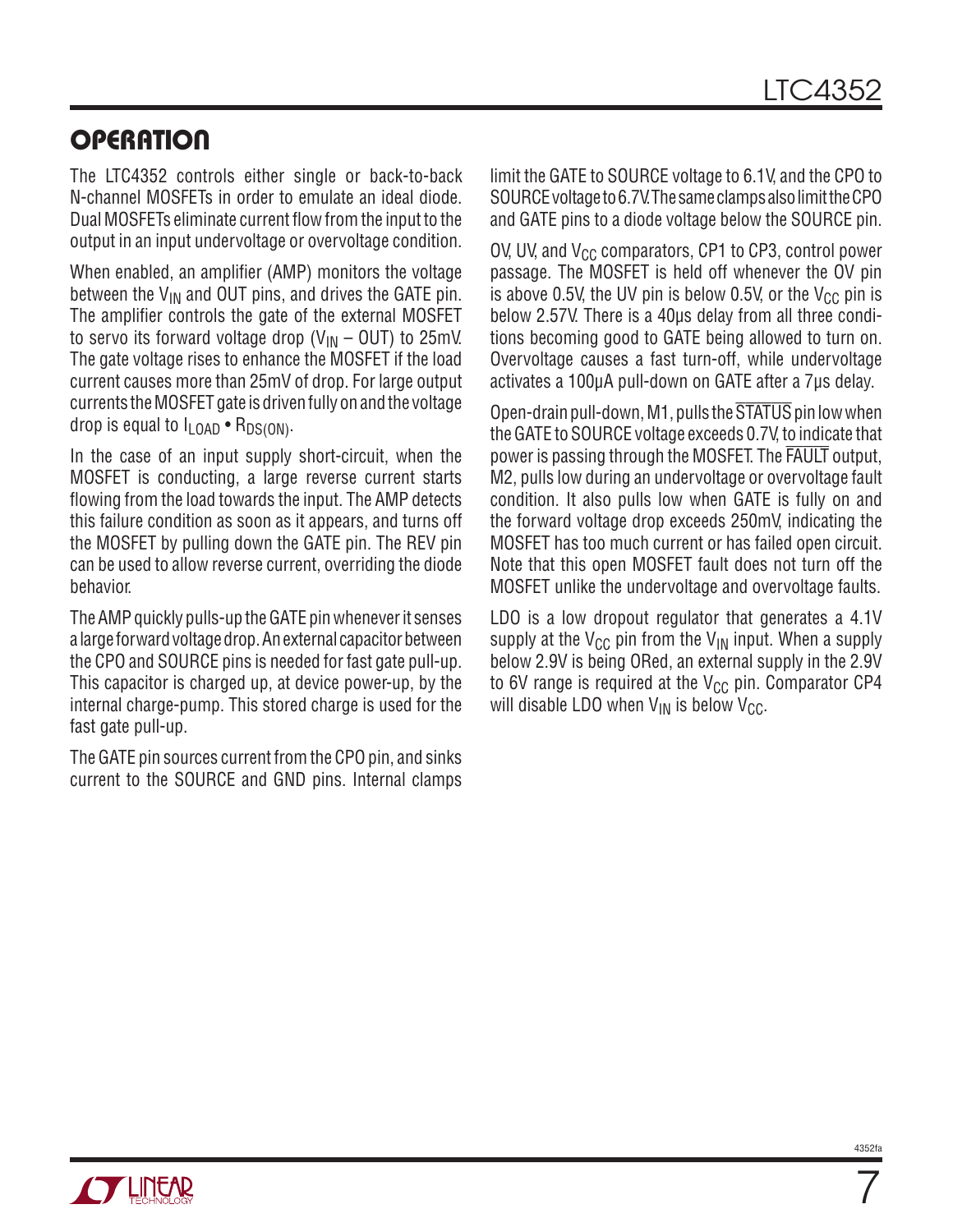# Applications Information

High availability systems often employ parallel-connected power supplies or battery feeds to achieve redundancy and enhance system reliability. ORing diodes have been a popular means of connecting these supplies at the point of load. Diodes with storage capacitors also hold up supply voltages when an input voltage sags or has a brownout. The disadvantage of these approaches is the diode's significant forward voltage drop and the resulting power loss. Additionally, diodes provide no information concerning the status of the sourcing supply. Separate control must therefore be added to ensure that a supply that is out of range is not allowed to affect the load.

The LTC4352 solves these problems by using an external N-channel MOSFET as the pass element (see Figure 1). The MOSFET is turned on when power is being passed, allowing for a low voltage drop from the supply to the load. When the input source voltage drops below the output common supply voltage it turns off the MOSFET, thereby matching the function and performance of an ideal diode.

### **Power Supply Configuration**

The LTC4352 can operate with supplies down to 0V. This requires powering the  $V_{CC}$  pin with an always present external supply in the 2.9V to 6V range. If not always present, a series 470Ω resistor or Schottky diode limits device power dissipation and backfeeding of low  $V_{CC}$ supply when  $V_{IN}$  is high. For a 2.9V to 4.7V V<sub>CC</sub> supply,  $V_{IN}$  should be lower than  $V_{CG}$ . A 0.1µF bypass capacitor should also be connected between the  $V_{CC}$  and GND pins, close to the device. Figure 2 illustrates this.

If  $V_{IN}$  operates above 2.9V then the external supply at  $V_{CC}$  is not needed. The 0.1µF capacitor is still required for bypassing.



**Figure 1. 12V Ideal Diode with Status and Fault Indicators**



**Figure 2. Power Supply Configurations**

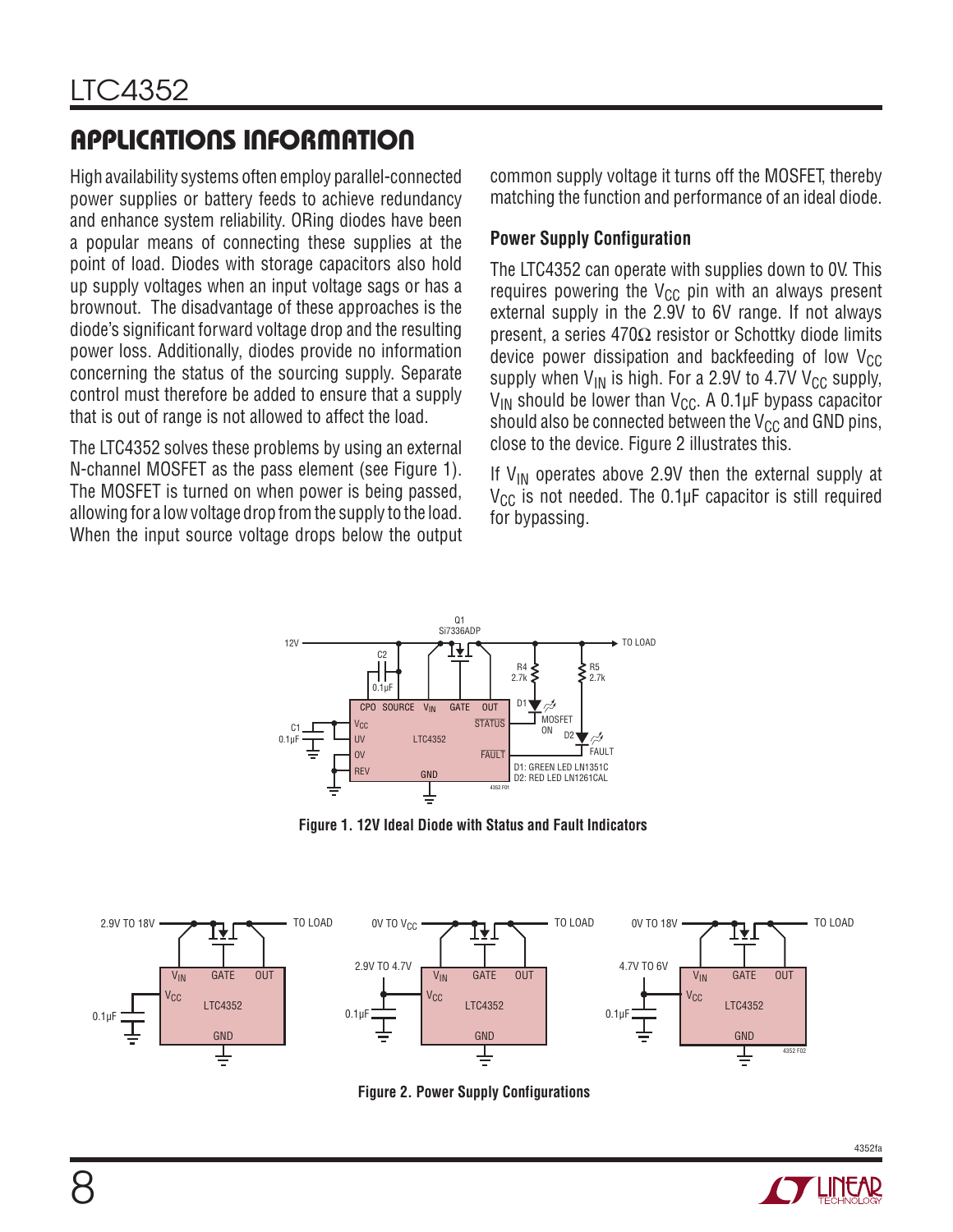# APPLICATIONS INFORMATION

### **CPO and GATE Start-Up**

In single MOSFET applications, CPO is initially pulled up to a diode below the SOURCE pin (Figure 3). In back-toback MOSFET applications, CPO starts off at 0V, since SOURCE is near ground (Figure 4). CPO starts ramping up 10 $\mu$ s after V<sub>CC</sub> clears its undervoltage lockout level. Another 40µs later, GATE will also start ramping up with CPO if UV, OV and  $V_{IN}$  – OUT conditions allow it to. The ramp rate is decided by the CPO pull-up current into the combined CPO and GATE pin capacitances. An internal clamp limits the CPO voltage to 6.7V above SOURCE, while the final GATE voltage is determined by the forward drop servo amplifier.

### **MOSFET Selection**

The LTC4352 drives N-channel MOSFETs to conduct the load current. The important features of the MOSFET are its threshold voltage, the maximum drain-source voltage  $BV<sub>DSS</sub>$ , and the on-resistance  $R<sub>DS(ON)</sub>$ .

The gate drive for the MOSFET is guaranteed to be between 5V and 7.5V. This allows the use of logic level threshold N-channel MOSFETs. The maximum allowable drain-source voltage,  $BV<sub>DSS</sub>$ , must be higher than the supply voltages as the full supply voltage can appear across the MOSFET when the input falls to 0V.

The FAULT pin pulls low to signal an open MOSFET fault whenever the forward voltage drop across the enhanced MOSFET exceeds 250mV. The  $R_{DS(ON)}$  should be small enough to conduct the maximum load current while not triggering such a fault (when using FAULT), and to stay within the MOSFET's power rating at the maximum load current.

### **CPO Capacitor Selection**

The recommended value of the capacitor between the CPO and SOURCE pins is approximately 10x the input capacitance,  $C_{ISS}$ , of the MOSFET. A larger capacitor takes a correspondingly longer time to charge up by the internal charge pump. A smaller capacitor suffers more voltage drop during a fast gate turn-on event as it shares charge with the MOSFET gate capacitance.



**Figure 3. Start-up Waveform for Single MOSFET Application**



**Figure 4. Start-up Waveform for Back-to-Back MOSFET Application**

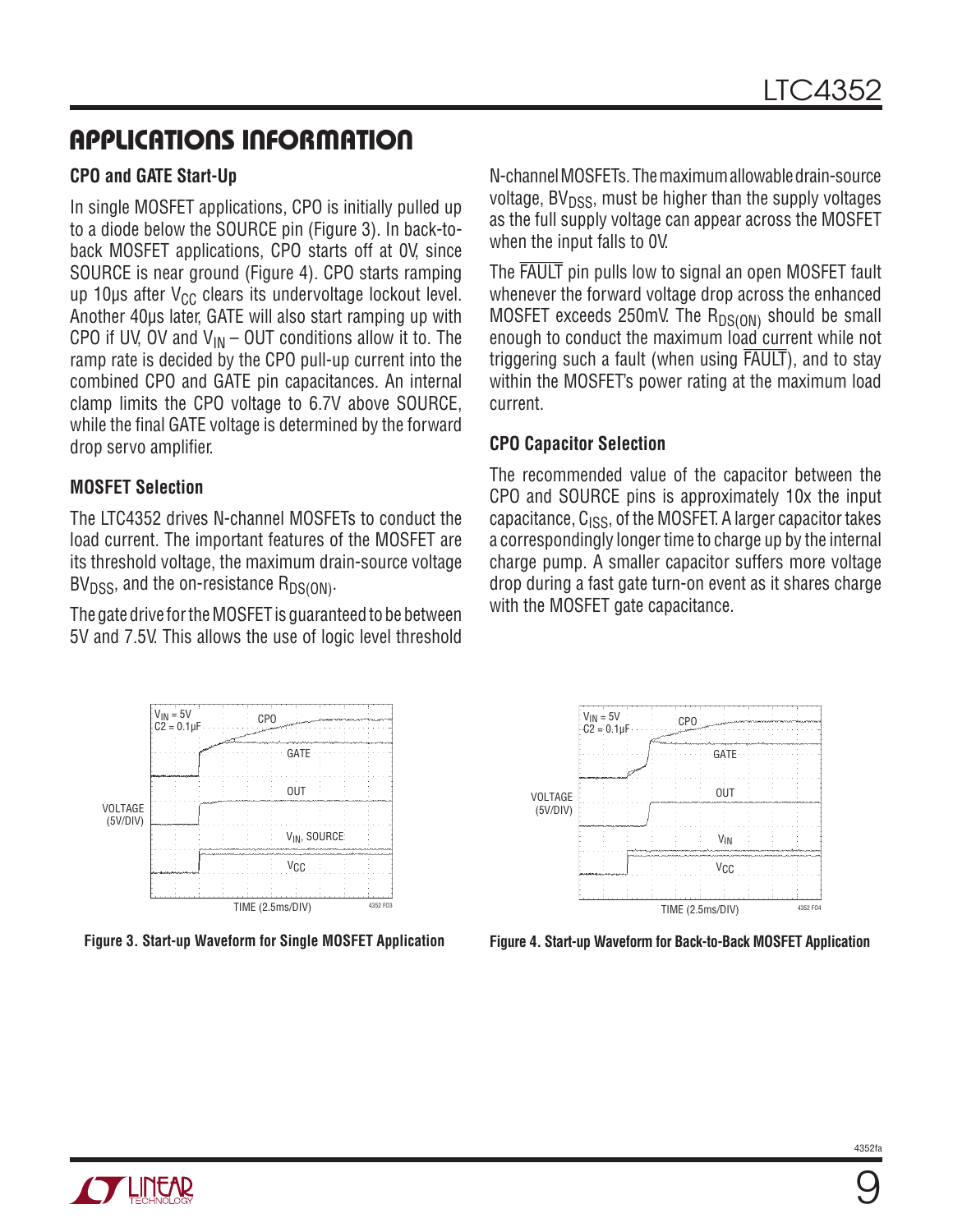# Applications Information

### **Undervoltage and Overvoltage Protection**

Unlike a regular diode, the LTC4352 can prevent out of range input voltages from affecting the load voltage. This requires back-to-back MOSFETs, and resistive dividers from the input to the UV and OV pins. For an example, see Figure 5.

MOSFET Q2 is required to block conduction through the body diode of Q1 when its gate is held off. The resistive dividers set up the input voltage range where the ideal diode control is allowed to operate. Outside this range, the gate is held off and the FAULT pin pulls low.

When using a CPO capacitor in circuit with back-to-back MOSFETs, there will be a large inrush current to the load capacitance due to the fast gate turn-on after UV, OV levels are met. Without the capacitor, the inrush will depend on the CPO pull-up current charging up the gate capacitance.

#### UV LTC4352 **FAILT STATUS**  $V_{C}$ 31.6k 1% 1k 1% 3.09k 1% C1 5V <del>Q + 2 D + 2 P + 2 P + 2 D +</del> TO LOAD  $Q<sub>2</sub>$ Si7336ADP  $Q<sub>1</sub>$ Si7336ADP 0.1µF 4352 F05 V<sub>IN</sub> CPO SOURCE GATE OUT 0.15µF  $C<sub>2</sub>$ REV GND ∕ R2 R1  $\mathsf{S}$  R3 OV

**Figure 5. 5V Ideal Diode with UV and OV Protection**

### **Inrush Control**

The LTC4352 can be used for inrush control in applications where the input supply is hot-plugged. See Figure 6. The CPO capacitor is omitted, since fast turn-on with stored charge is not desired here. Undervoltage holds the gate off till the short pin makes contact. 40µs after the UV level is satisfied, the MOSFET gate ramps up due to the CPO pull-up current. A RC network on the gate further slows down the output dV/dt, while allowing fast turn-off during reverse current or overvoltage conditions. Resistor RG prevents high frequency oscillations in Q2. A dedicated hot swap controller may be needed if overcurrent protection is also desired.





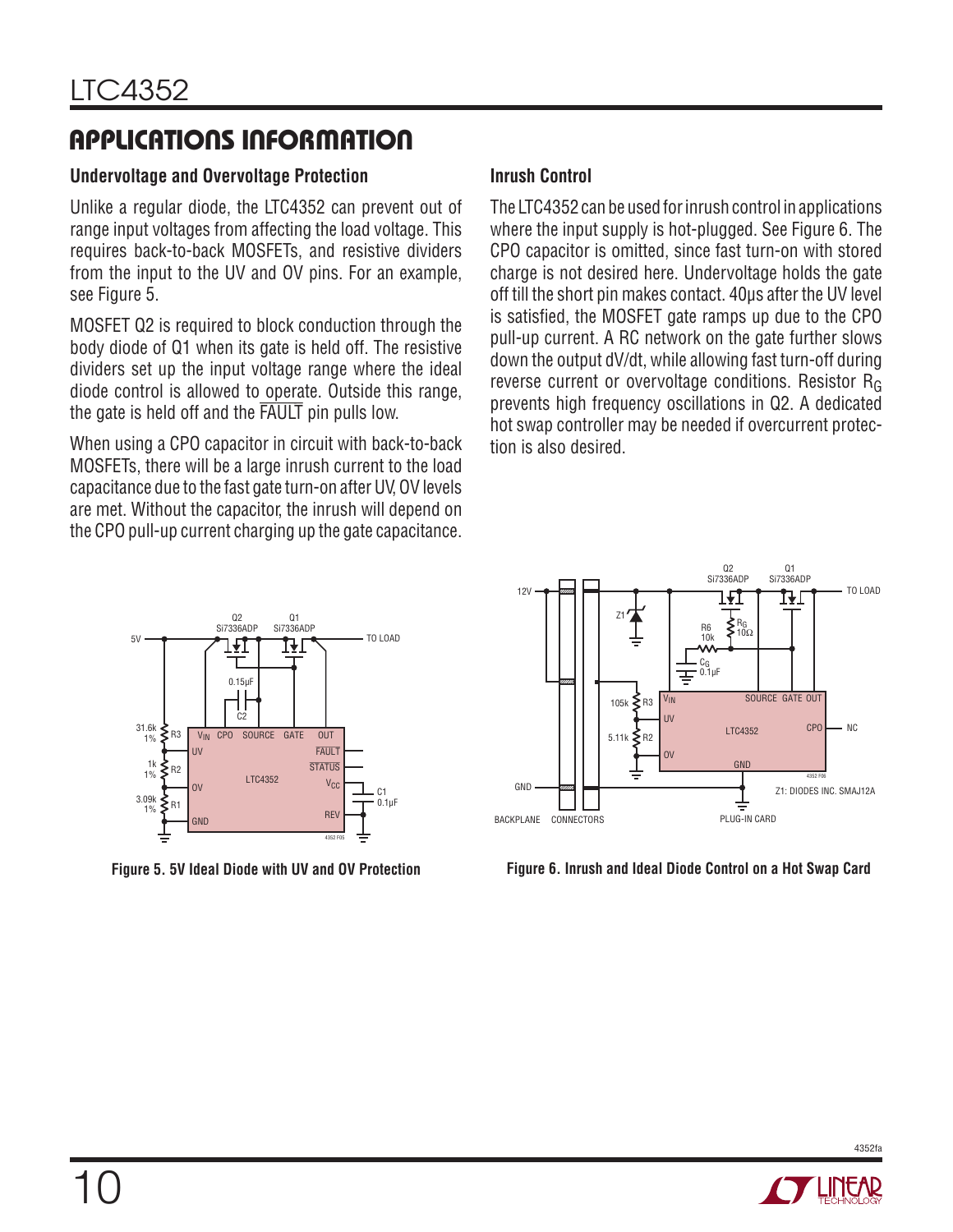### Applications INFORMATION

### **External CPO Supply**

The internal charge pump takes milliseconds to charge up the CPO pin capacitor especially during device power up. This time can be shortened by connecting an external supply to the CPO pin. A series resistor is needed to limit the current into the internal clamp between the CPO and SOURCE pins. The CPO supply should also be higher than the main input supply to meet the gate drive requirements of the MOSFET. Figure 7 shows such a 5V ideal diode application, where a 12V supply is connected to the CPO pin through a 1k resistor. The 1k limits the current into the CPO pin to 5.3mA, when the SOURCE pin is grounded.

#### **Input Transient Protection**

When the capacitances at the input and output are very small, rapid changes in current can cause transients that exceed the 24V Absolute Maximum Rating of the  $V_{IN}$  and OUT pins. In ORing applications using a single MOSFET, one surge suppressor connected from OUT to ground clamps all the inputs. In the absence of a surge suppressor, an output capacitance of 10μF is sufficient in most applications to prevent the transient from exceeding 24V. Back-to-back MOSFET applications, depending on voltage levels, may require a surge suppressor on each supply input.

#### **Design Example**

The following design example demonstrates the calculations involved for selecting components in a 12V system with 10A maximum load current (see Figure 1).

First, calculate the  $R_{DS(ON)}$  of the MOSFET to achieve the desired forward drop at full load. Assuming a  $V_{FWD}$  of 50mV (which is comfortably below the 200mV minimum open MOSFET fault threshold):

$$
R_{DS(ON)} \leq \frac{V_{FWD}}{I_{LOAD}} = \frac{50mV}{10A} = 5m\Omega
$$

The Si7336ADP offers a good solution, in a SO-8 sized package, with a maximum  $R_{DS(ON)}$  of  $4m\Omega$  and BV<sub>DSS</sub> of 30V. The maximum power dissipation in the MOSFET is:

$$
P = I^2_{\text{LOAD}} \cdot R_{DS(ON)} = (10A)^2 \cdot 4m\Omega = 0.4W
$$

With a maximum steady-state thermal resistance,  $\theta_{JA}$ , of 65°C/W, 0.4W causes a modest 26°C rise in junction temperature of the Si7336ADP above the ambient.

The input capacitance,  $C_{ISS}$ , of the Si7336ADP is about 6500pF. Slightly exceeding the 10x recommendation, a 0.1µF capacitor is selected for C2.





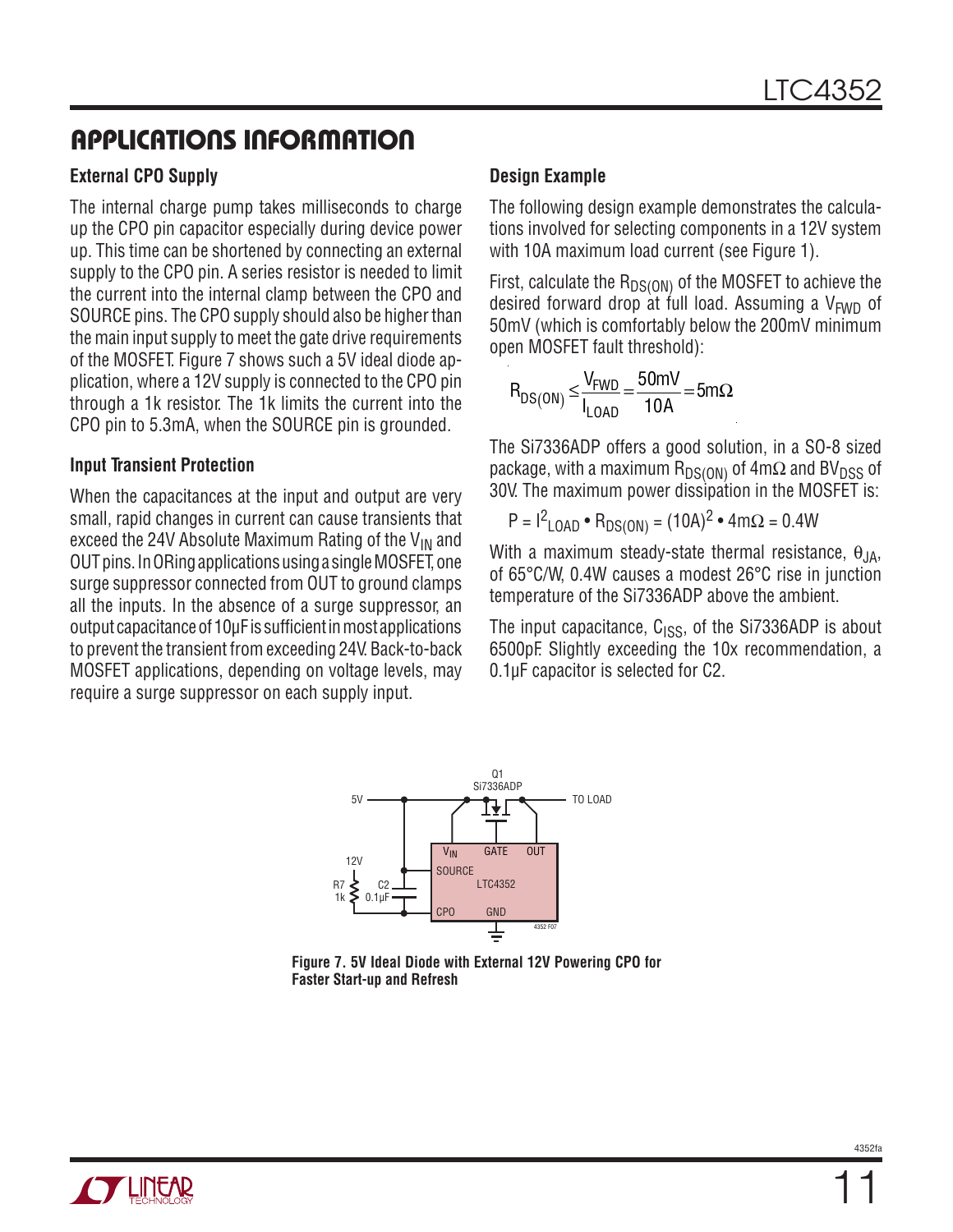# Applications INFORMATION

LEDs, D1 and D2, require around 3mA for good luminous intensity. Accounting for a 2V diode drop and 0.5V  $V_{\Omega}$ , R1 and R2 are set to 2.7k.

### **PCB Layout Considerations**

Connect the  $V_{IN}$  and OUT pin traces as close as possible to the MOSFET's terminals. Keep the traces to the MOSFET wide and short to minimize resistive losses. The PCB traces

associated with the power path through the MOSFET should have low resistance. See Figure 8.

It is also important to put C1, the bypass capacitor for the  $V_{CC}$  pin, as close as possible between  $V_{CC}$  and GND. Also place C2 near the CPO and SOURCE pins. Surge suppressors, when used, should be mounted close to the LTC4352 using short lead lengths.



**Figure 8. Recommended PCB Layout for Power MOSFET**

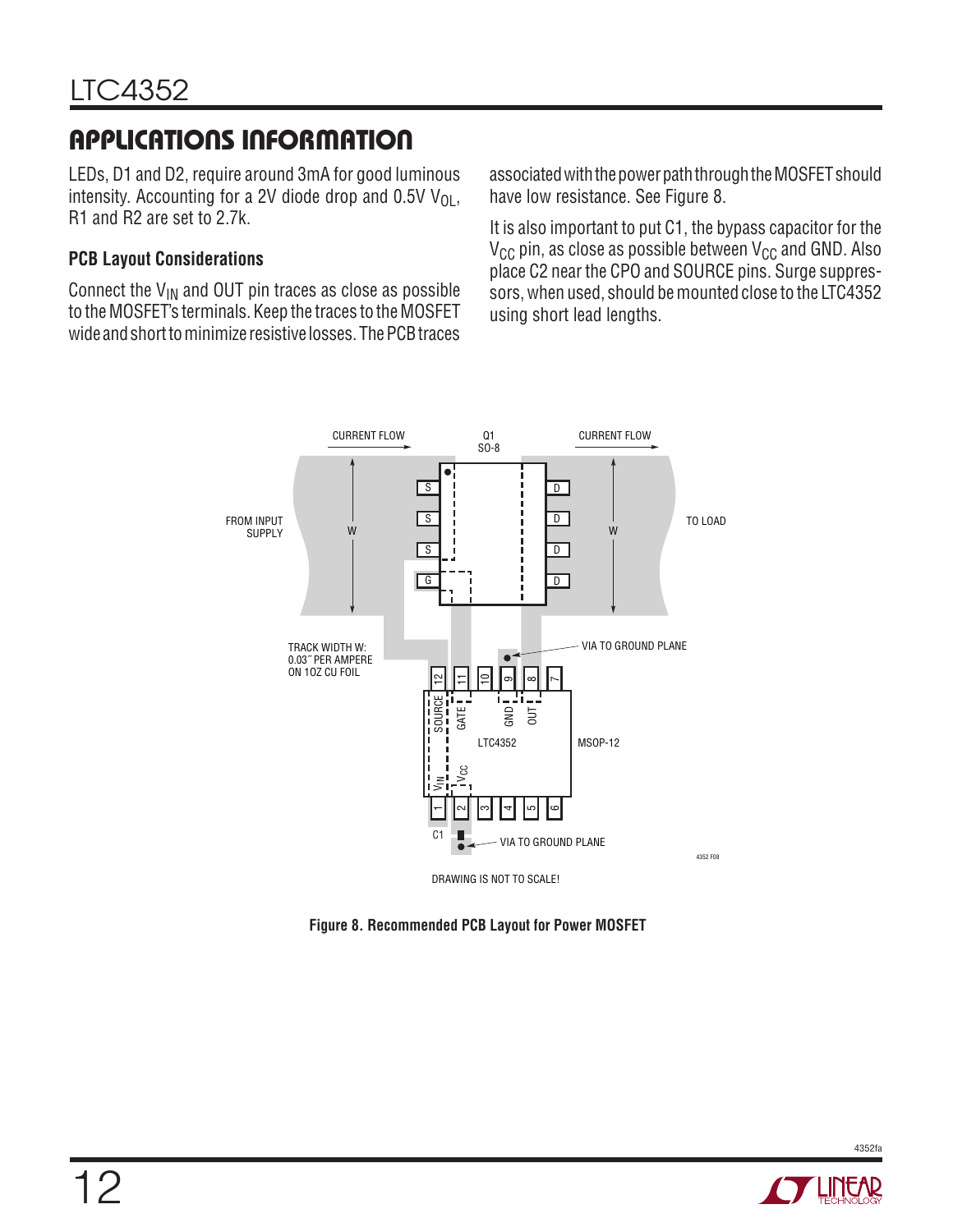### Typical Applications



#### **Plug-in Card Supply Holdup Using Ideal Diode at Input**





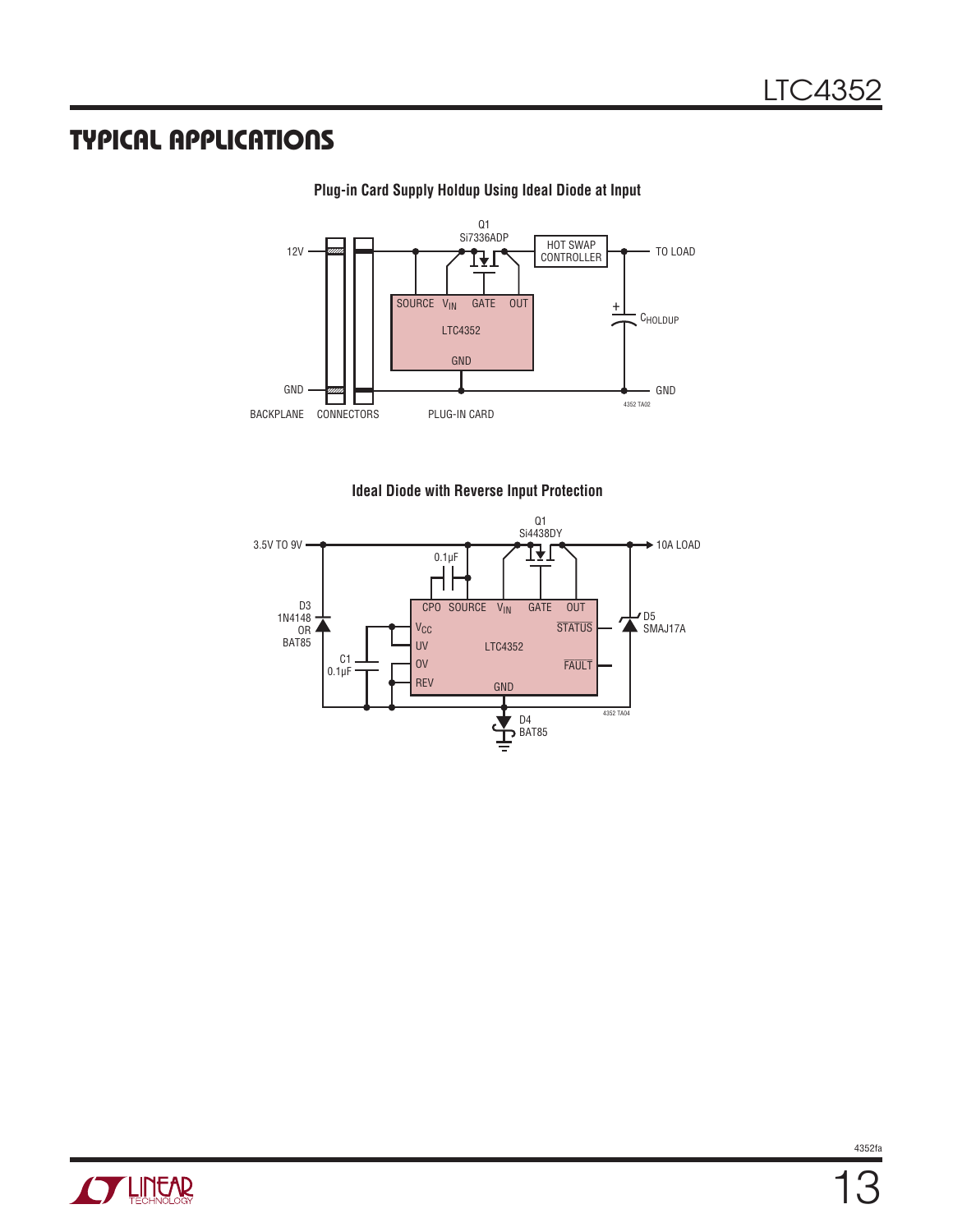### Package Description



**DD Package 12-Lead Plastic DFN (3mm** × **3mm)**

3. ALL DIMENSIONS ARE IN MILLIMETERS<br>4. DIMENSIONS OF EXPOSED PAD ON BOTTOM OF PACKAGE DO NOT INCLUDE<br>MOLD FLASH. MOLD FLASH, IF PRESENT, SHALL NOT EXCEED 0.15mm ON ANY SIDE

5. EXPOSED PAD AND TIE BARS SHALL BE SOLDER PLATED

6. SHADED AREA IS ONLY A REFERENCE FOR PIN 1 LOCATION ON THE TOP AND BOTTOM OF PACKAGE

**MS Package 12-Lead Plastic MSOP** (Reference LTC DWG # 05-08-1668 Rev Ø)



1. DIMENSIONS IN MILLIMETER/(INCH)

2. DRAWING NOT TO SCALE

3. DIMENSION DOES NOT INCLUDE MOLD FLASH, PROTRUSIONS OR GATE BURRS. MOLD FLASH, PROTRUSIONS OR GATE BURRS SHALL NOT EXCEED 0.152mm (.006") PER SIDE

4. DIMENSION DOES NOT INCLUDE INTERLEAD FLASH OR PROTRUSIONS.

INTERLEAD FLASH OR PROTRUSIONS SHALL NOT EXCEED 0.152mm (.006") PER SIDE 5. LEAD COPLANARITY (BOTTOM OF LEADS AFTER FORMING) SHALL BE 0.102mm (.004") MAX



BSC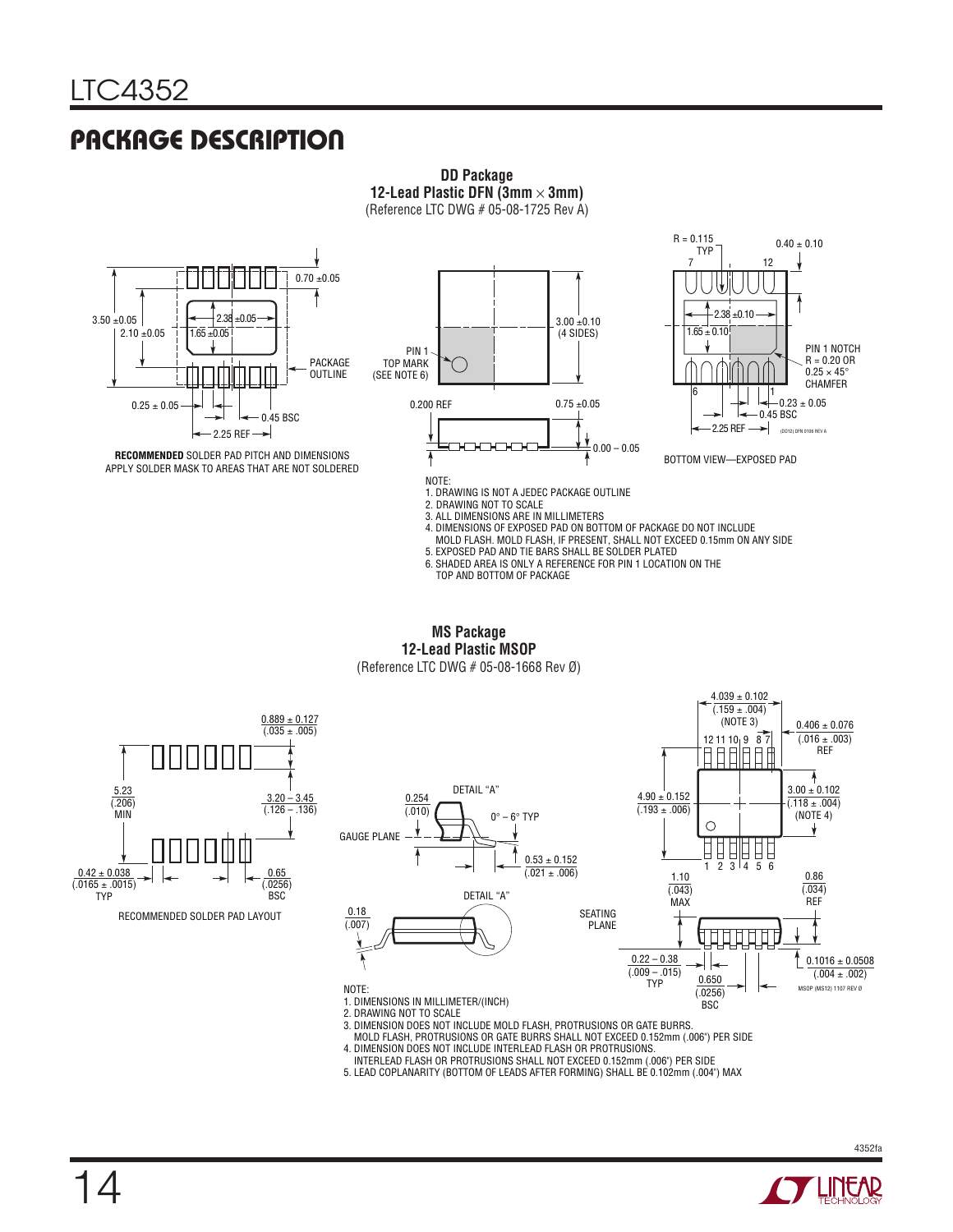### Revision History

| <b>REV</b> | <b>DATE</b> | DESCRIPTION                                         | <b>PAGE NUMBER</b> |
|------------|-------------|-----------------------------------------------------|--------------------|
| Α          | 12/10       | Added H-grade information                           | 2,3                |
|            |             | Revised FAULT pin description in Pin Functions      | 5                  |
|            |             | <b>Revised Functional Diagram</b>                   | 6                  |
|            |             | Added text to Operation section                     |                    |
|            |             | Revised Figures 2, 5, 6 in Applications Information | 8, 10              |
|            |             | Added new Typical Application                       | 13                 |
|            |             | Revised Typical Application and Related Parts list  | 16                 |